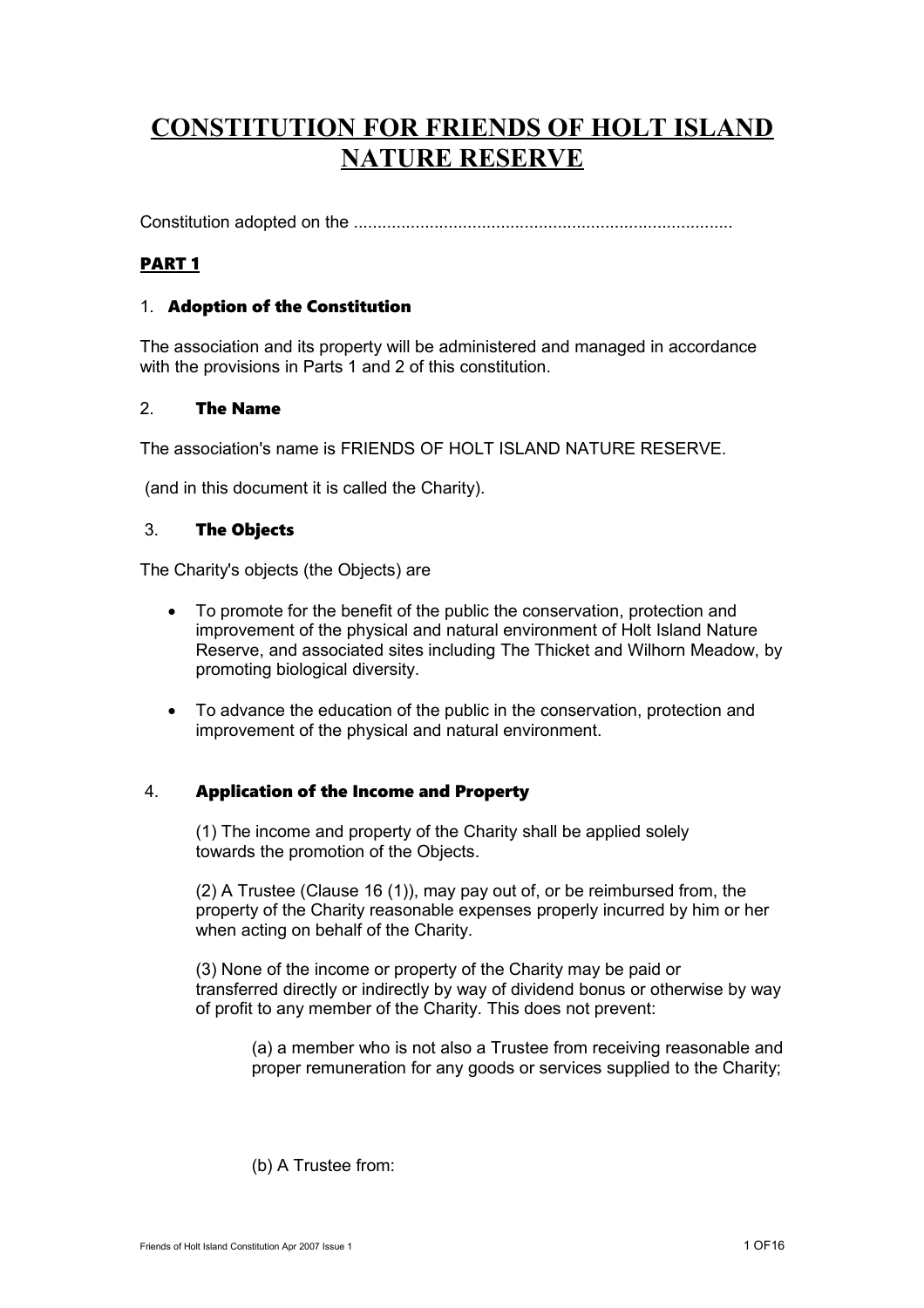(i) buying goods or services from the Charity upon the same terms as other members or members of the public;

(ii) receiving a benefit from the Charity in the capacity of a beneficiary of the Charity, provided that the Trustees comply with the provisions of sub clause (6) of this clause, or as a member of the Charity and upon the same terms as other members;

(c) the purchase of indemnity insurance for the Trustees against any liability that by virtue of any rule of law would otherwise attach to a Trustee or other officer in respect of any negligence, default breach of duty or breach of trust of which he or she may be guilty in relation to the Charity but excluding:

(i) fines;

(ii) costs of unsuccessfully defending criminal prosecutions for offences arising out of the fraud, dishonesty or wilful or reckless misconduct of the Trustee or other officer;

(iii) liabilities to the Charity that result from conduct that the Trustee or other officer knew or ought to have known was not in the best interests of the Charity or in respect of which the person concerned did not care whether that conduct was in the best interests of the Charity or not.

(4) No Trustee may be paid or receive any other benefit for being a Trustee.

(5) A Trustee may:

(a) sell goods, services or any interest in land to the Charity;

(b) be employed by or receive any remuneration from the Charity;

(c) receive any other financial benefit from the Charity, if;

(d) he or she is not prevented from so doing by sub-clause (4) of this clause; and

(e) the benefit is permitted by sub-clause (3) of this clause; or

(f) the benefit is authorised by the Trustees in accordance with the conditions in sub-clause (6) of this clause.

 $(6)$  (a) If it is proposed that a Trustee should receive a benefit from the Charity that is not already permitted under sub-clause (3) of this clause, he or she must:

(i) declare his or her interest in the proposal;

(ii) be absent from that part of any meeting at which the proposal is discussed and take no part in any discussion of it;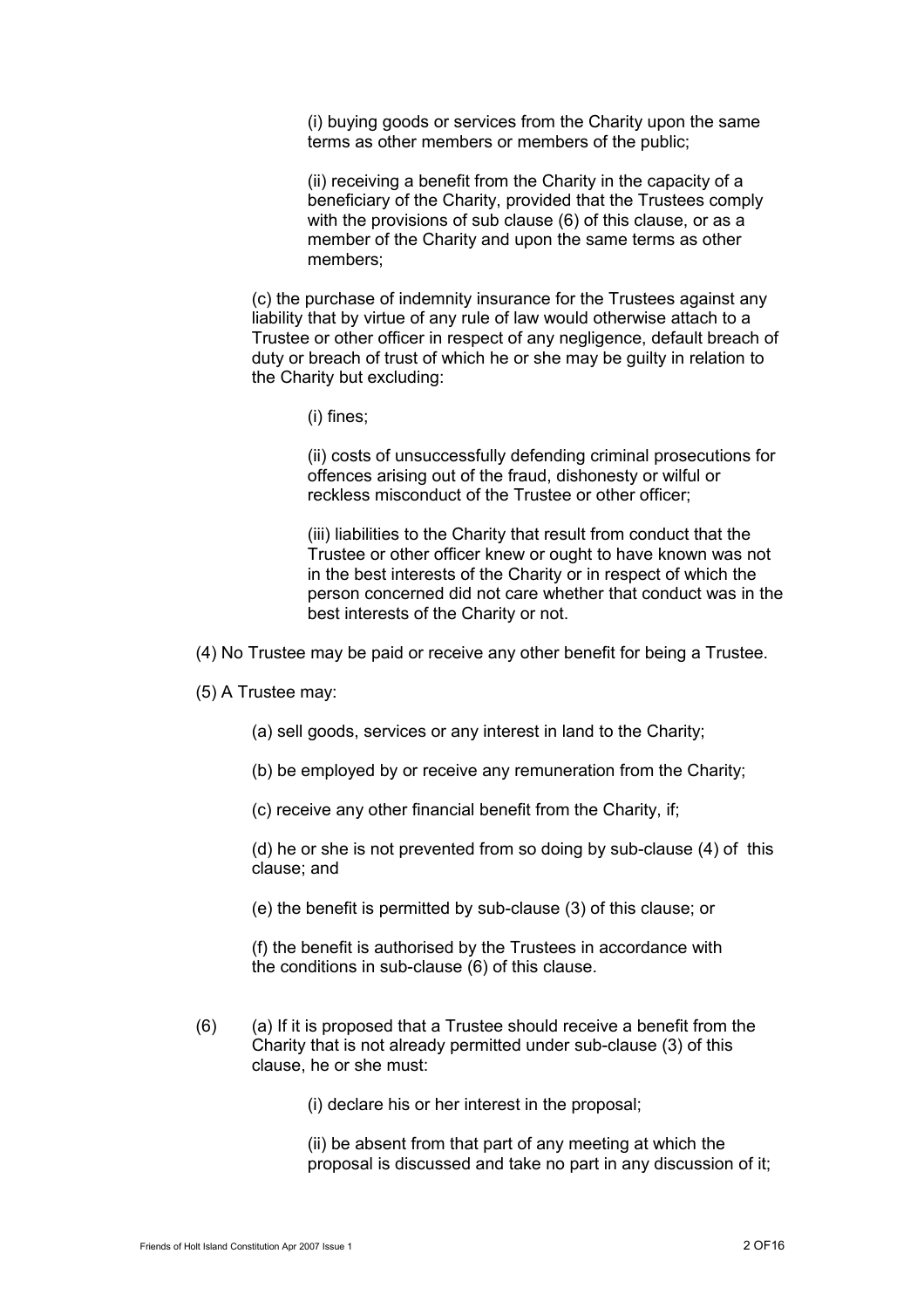(iii) not be counted in determining whether the meeting is quorate;

(iv) not vote on the proposal.

(b) In cases covered by sub-clause (5) of this clause, those Trustees who do not stand to receive the proposed benefit must be satisfied that it is in the interests of the Charity to contract with or employ that Trustee rather than with someone who is not a Trustee and they must record the reason for their decision in the minutes. In reaching that decision the Trustees must balance the advantage of contracting with or employing a Trustee against the disadvantage of doing so (especially the loss of the Trustee's services as a result of dealing with the Trustee's conflict of interest).

(c) The Trustees may only authorise a transaction falling within paragraphs 5(a)(c) of this clause if the Trustee body comprises a majority of Trustees who have not received any such benefit.

(d) If the Trustees fail to follow this procedure, the resolution to confer a benefit upon the Trustee will be void and the Trustee must repay to the Charity the value of any benefit received by the Trustee from the Charity.

(7) A Trustee must absent himself or herself from any discussions of the Trustees in which it is possible that a conflict will arise between his or her duty to act solely in the interests of the Charity and any personal interest (including but not limited to any personal financial interest) and take no part in the voting upon the matter.

(8) In this Clause 4, "Trustee" shall include any person firm or company connected with the Trustee.

## 5. Dissolution

(1) If the members resolve to dissolve the Charity the Trustees will wind up the affairs of the Charity in accordance with this clause.

(2) The Trustees must collect in all the assets of the Charity and must pay or make provision for all the liabilities of the Charity.

(3) The Trustees must apply any remaining property or money;

(a) directly for the Objects;

(b) by transfer to any Charity or Charities for purposes the same as or similar to the Charity;

(c) in such other manner as the Charity Commissioners for England and Wales ("the Commission") may approve in writing in advance.

(4) The members may pass a resolution before or at the same time as the resolution to dissolve the Charity specifying the manner in which the Trustees are to apply the remaining property or assets of the Charity and the Trustees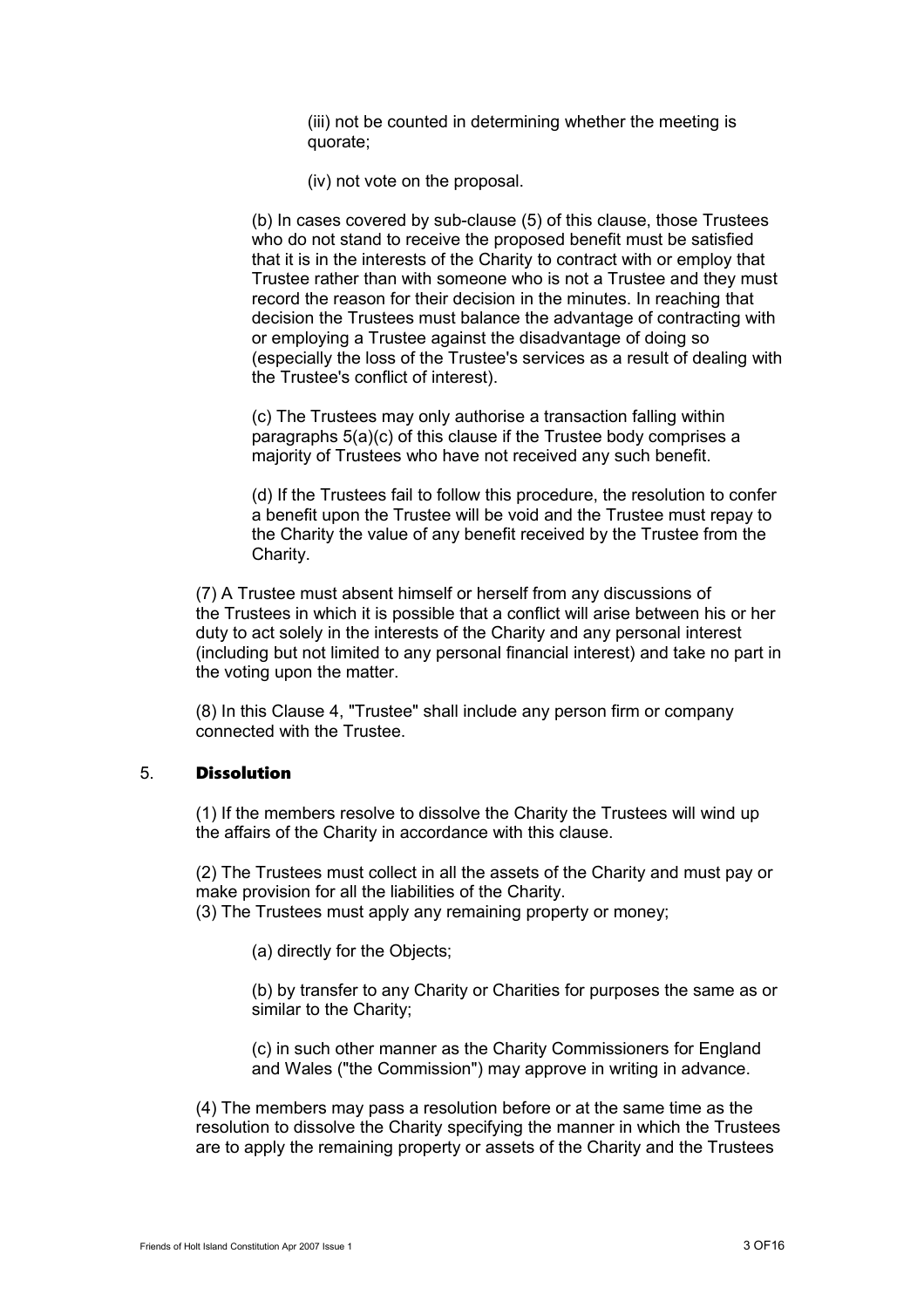must comply with the resolution if it is consistent with paragraphs (a)(c) inclusive in sub-clause (3) above.

(5) In no circumstances shall the net assets of the Charity be paid to or distributed among the members of the Charity (except to a member that is itself a Charity).

(6) The Trustees must notify the Commission promptly that the Charity has been dissolved. If the Trustees are obliged to send the Charity's accounts to the Commission for the accounting period which ended before its dissolution, they must send the Commission the Charity's final accounts.

#### 6. Amendments

(1) The Charity may amend any provision contained in Part 1 of this Constitution provided that;

> (a) no amendment may be made that would have the effect of making the Charity cease to be a Charity at law;

(b) no amendment may be made to alter the Objects if the change would not be within the reasonable contemplation of the members of or donors to the Charity;

(c) no amendment may be made to clause 4 without the prior written consent of the Commission;

(d) any resolution to amend a provision of Part 1 of this constitution is passed by not less than two thirds of the members present and voting at a general meeting.

(2) Any provision contained in Part 2 of this constitution may be amended, provided that any such amendment is made by resolution passed by a simple majority of the members present and voting at a general meeting.

(3) A copy of any resolution amending this constitution shall be sent to the Commission within twenty one days of it being passed.

## Part 2

## 7. Membership

(1) Membership is open to individuals over eighteen or organisations who are approved by the Trustees and may be called Friends of Holt Island Nature Reserve.

(2) (a) The Trustees may only refuse an application for membership if, acting reasonably and properly, they consider it to be in the best interests of the Charity to refuse the application.

(b) The Trustees must inform the applicant in writing of the reasons for the refusal within twenty-one days of the decision.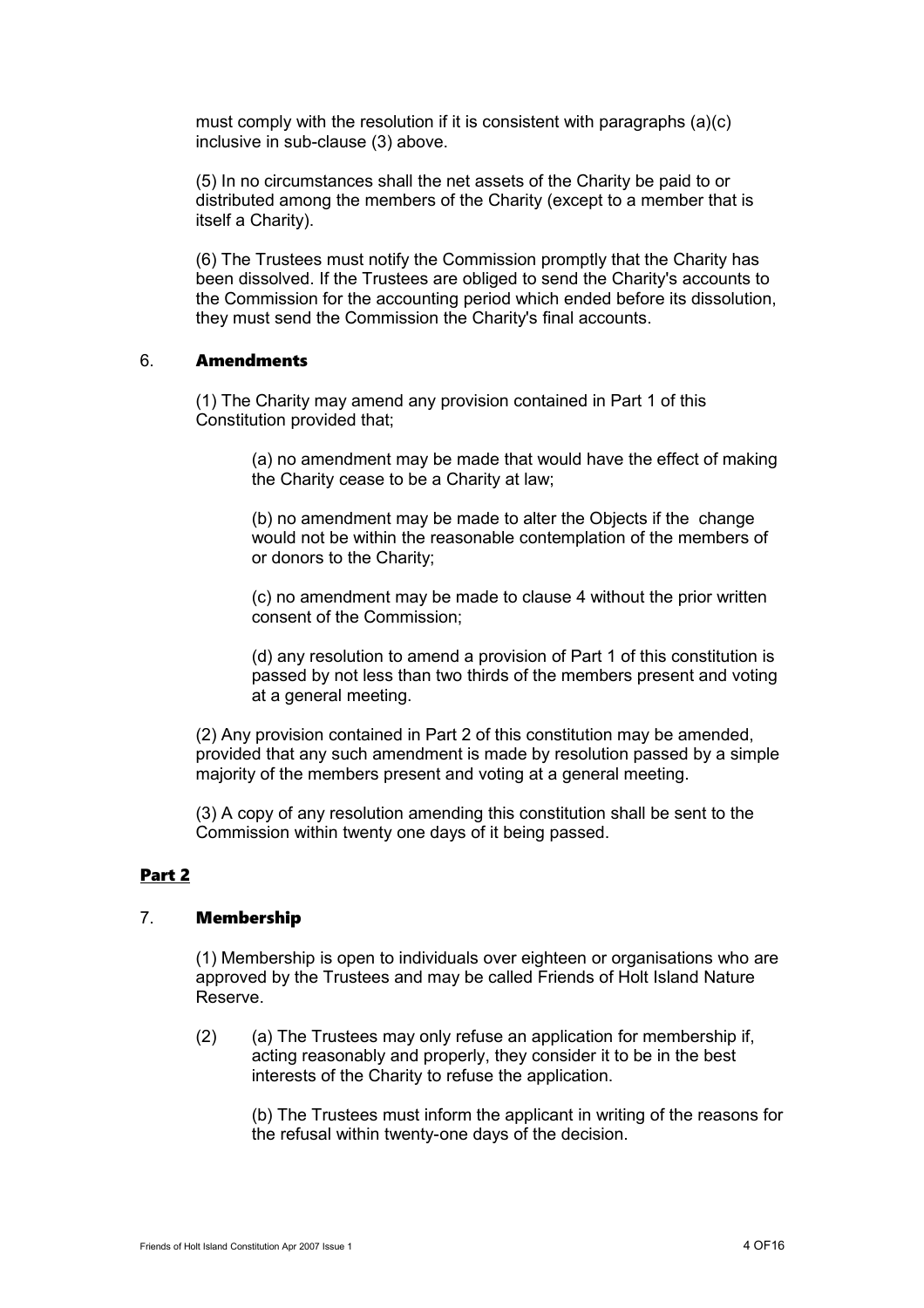(c) The Trustees must consider any written representations the applicant may make about the decision. The Trustees' decision following any written representations must be notified to the applicant in writing but shall be final.

(3) Membership is not transferable to anyone else.

(4) The Trustees must keep a register of names and addresses of the members which may be made available on written request.

#### 8. Termination of Membership

(1) Membership is terminated if:

(a) the member dies or, if it is an organisation, ceases to exist;

(b) the member resigns by written notice to the Charity unless, after the resignation, there would be less than two members;

(c) any sum due from the member to the Charity is not paid in full within three months of it falling due;

 $(d)$  the member is removed from membership by a resolution of the Trustees that it is in the best interests of the Charity that his or her membership is terminated and the decision is final. A resolution to remove a member from membership may only be passed if:

> (i) the member has been given at least twenty one days' notice in writing of the meeting of the Trustees at which the resolution will be proposed and the reasons why it is to be proposed;

> (ii) the member or, at the option of the member, the member's representative (who need not be a member of the Charity) has been allowed to make representations to the meeting.

#### 9. General meetings

(1) The Charity must hold a general meeting within twelve months of the date of the adoption of this constitution.

(2) An annual general meeting must be held in each subsequent year and not more than fifteen months may elapse between successive annual general meetings.

(3) All general meetings other than annual general meetings shall be called special general meetings.

(4) The Trustees may call a special general meeting at any time.

(5) The Trustees must call a special general meeting if requested to do so in writing by at least ten members or one tenth of the membership, which ever is the greater. The request must state the nature of the business that is to be discussed. If the Trustees fail to hold the meeting within twenty-eight days of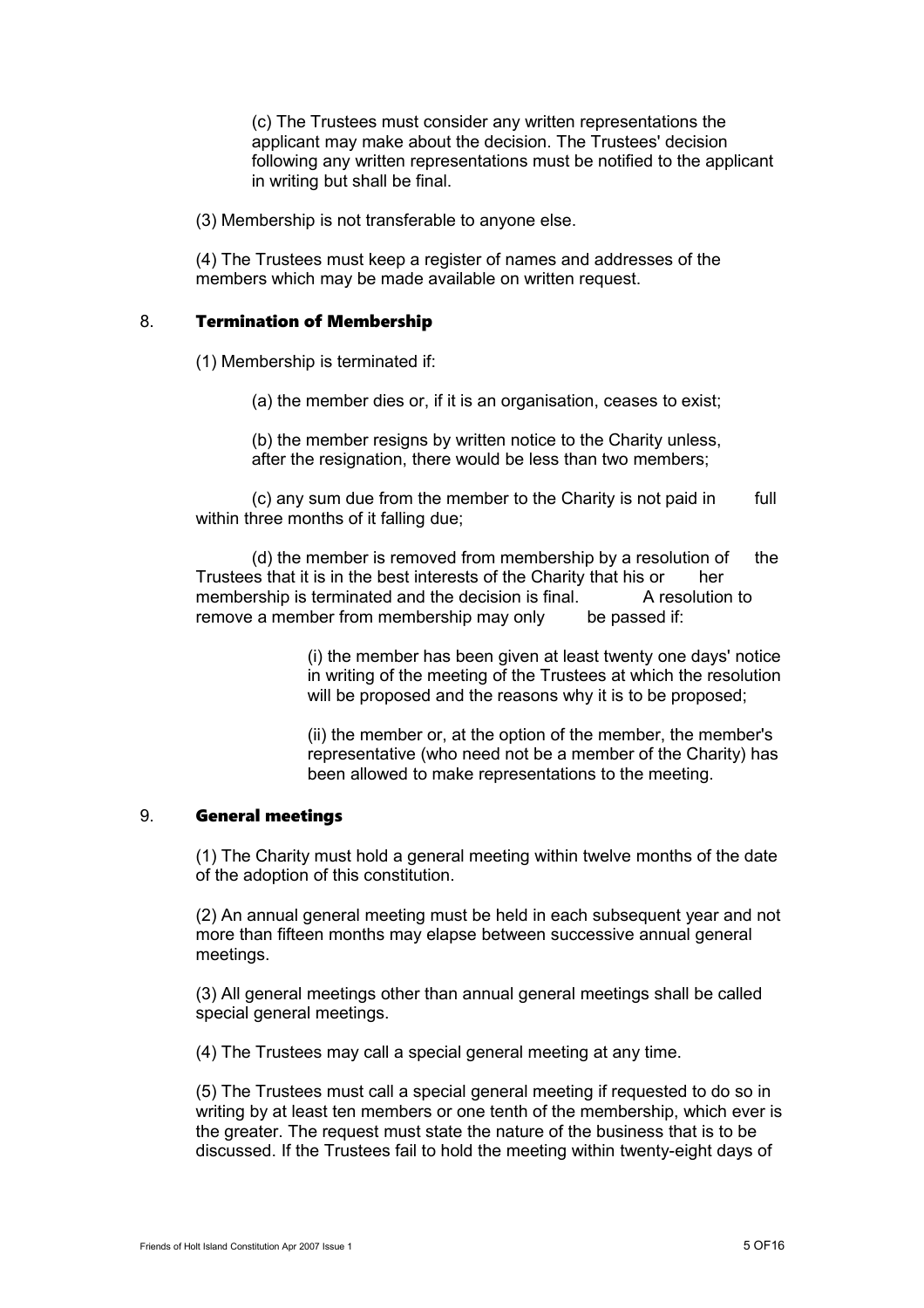the request, the members may proceed to call a special general meeting but in doing so they must comply with the provisions of this Constitution.

#### 10. Notice

(1) The minimum period of notice required to hold any general meeting of the Charity is fourteen clear days from the date on which the notice is deemed to have been given.

(2) A general meeting may be called by shorter notice, if it is so agreed by all the members entitled to attend and vote.

(3) The notice must specify the date, time and place of the meeting and the general nature of the business to be transacted. If the meeting is to be an annual general meeting, the notice must say so.

(4) The notice must be given to all the members and to the Trustees.

## 11. Quorum

(1) No business shall be transacted at any general meeting unless a quorum is present.

(2) A quorum is;

(a) 10 members entitled to vote upon the business to be conducted at the meeting; or

(b) one tenth of the total membership at the time, whichever is the greater.

(3) The authorised representative of a member organisation shall be counted in the quorum.

(4) If:

(a) a quorum is not present within half an hour from the time appointed for the meeting; or

(b) during a meeting a quorum ceases to be present, the meeting shall be adjourned to such time and place as the Trustees shall determine.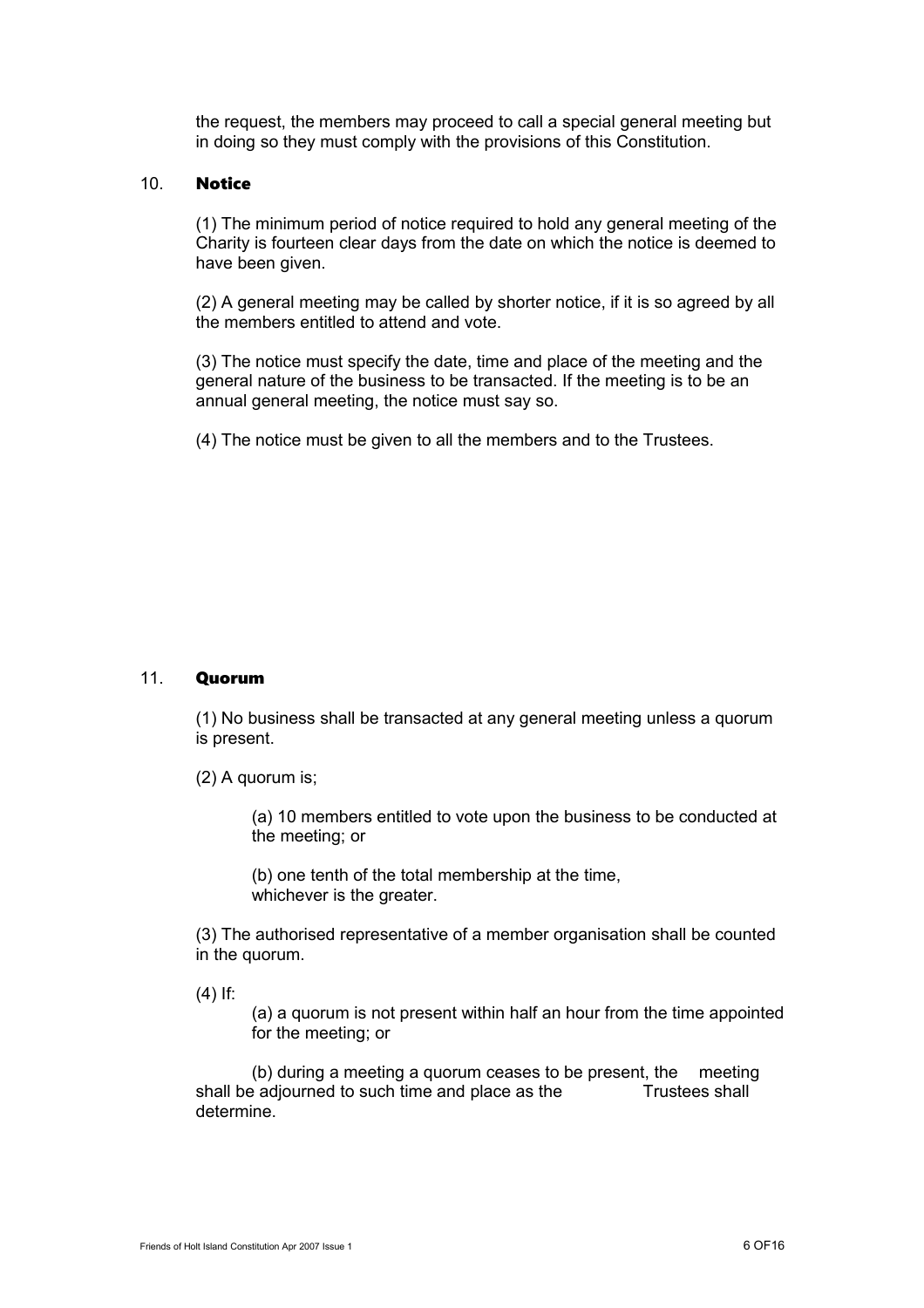(5) The Trustees must re-convene the meeting and must give at least seven clear days' notice of the re-convened meeting stating the date time and place of the meeting.

(6) If no quorum is present at the re-convened meeting within fifteen minutes of the time specified for the start of the meeting the members present at that time shall constitute the quorum for that meeting.

## 12. Chair

(1) General meetings shall be chaired by the person who has been elected as Chair.

(2) If there is no such person or he or she is not present within fifteen minutes of the time appointed for the meeting a Trustee nominated by the Trustees shall chair the meeting.

(3) If there is only one Trustee present and willing to act, he or she shall chair the meeting.

(4) If no Trustee is present and willing to chair the meeting within fifteen minutes after the time appointed for holding it, the members present and entitled to vote must choose one of their number to chair the meeting.

#### 13. Adjournments

(1) The members present at a meeting may resolve that the meeting shall be adjourned.

(2) The person who is chairing the meeting must decide the date time and place at which meeting is to be re-convened unless those details are specified in the resolution.

(3) No business shall be conducted at an adjourned meeting unless it could properly have been conducted at the meeting had the adjournment not taken place.

(4) If a meeting is adjourned by a resolution of the members for more than seven days, at least seven clear days' notice shall be given of the reconvened meeting stating the date time and place of the meeting.

#### 14. Votes

(1) Each member shall have one vote but if there is an equality of votes the person who is chairing the meeting shall have a casting vote in addition to any other vote he or she may have.

(2) A resolution in writing signed by each member (or in the case of a member that is an organisation, by its authorised representative) who would have been entitled to vote upon it had it been proposed at a general meeting shall be effective. It may comprise several copies each signed by or on behalf of one or more members.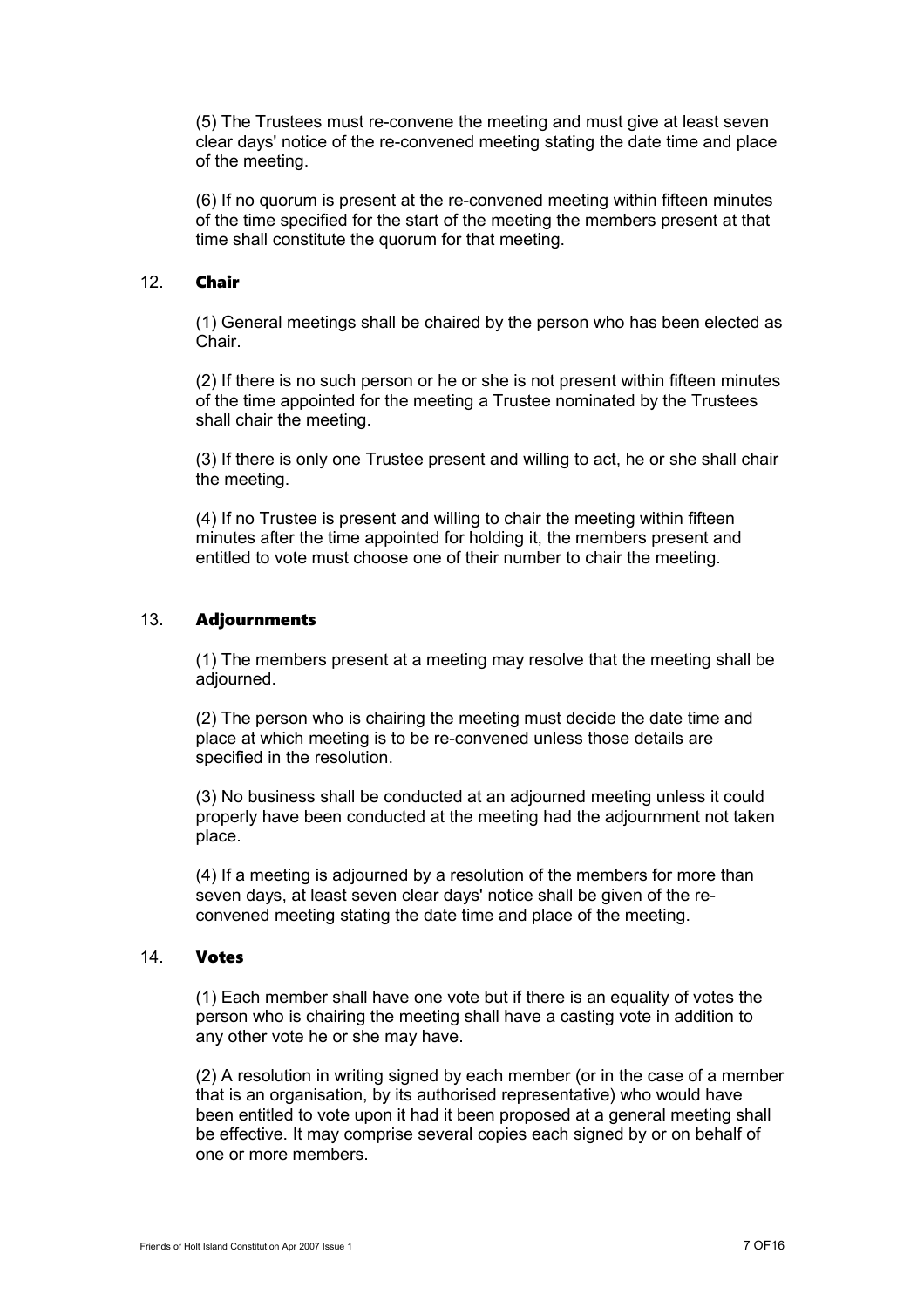#### 15. Representatives of Other Bodies

(1) Any organisation that is a member of the Charity may nominate any person to act as its representative at any meeting of the Charity.

(2) The organisation must give written notice to the Charity of the name of its representative. The nominee shall not be entitled to represent the organisation at any meeting unless the notice has been received by the Charity. The nominee may continue to represent the organisation until written notice to the contrary is received by the Charity.

(3) Any notice given to the Charity will be conclusive evidence that the nominee is entitled to represent the organisation or that his or her authority has been revoked. The Charity shall not be required to consider whether the nominee has been properly appointed by the organisation.

## 16. Officers and Trustees

(1) The Charity and its property shall be managed and administered by a committee comprising the Officers and other members elected in accordance with this Constitution. The Officers and other members of the committee shall be the Trustees of the Charity and in this constitution are together called "The Trustees".

(2) The Charity shall have the following Officers:

- · A chair, or co-chairs (two)
- · A treasurer,
- · A secretary.

(3) A Trustee must be a member of the Charity or the nominated representative of an organisation that is a member of the Charity.

(4) No one may be appointed a Trustee if he or she would be disqualified from acting under the provisions of Clause 19.

(5) The number of Trustees shall be not less than three but (unless otherwise determined by a resolution of the Charity in general meeting) shall be subject to a maximum of eleven.

(6) The first Trustees (including Officers) shall be those persons elected as Trustees and Officers at the meeting at which this constitution is adopted.

(7) A Trustee may not appoint anyone to act on his or her behalf at meetings of the Trustees.

## 17. The Appointment of Trustees

(1) The Charity in general meeting shall elect the Officers and the other **Trustees**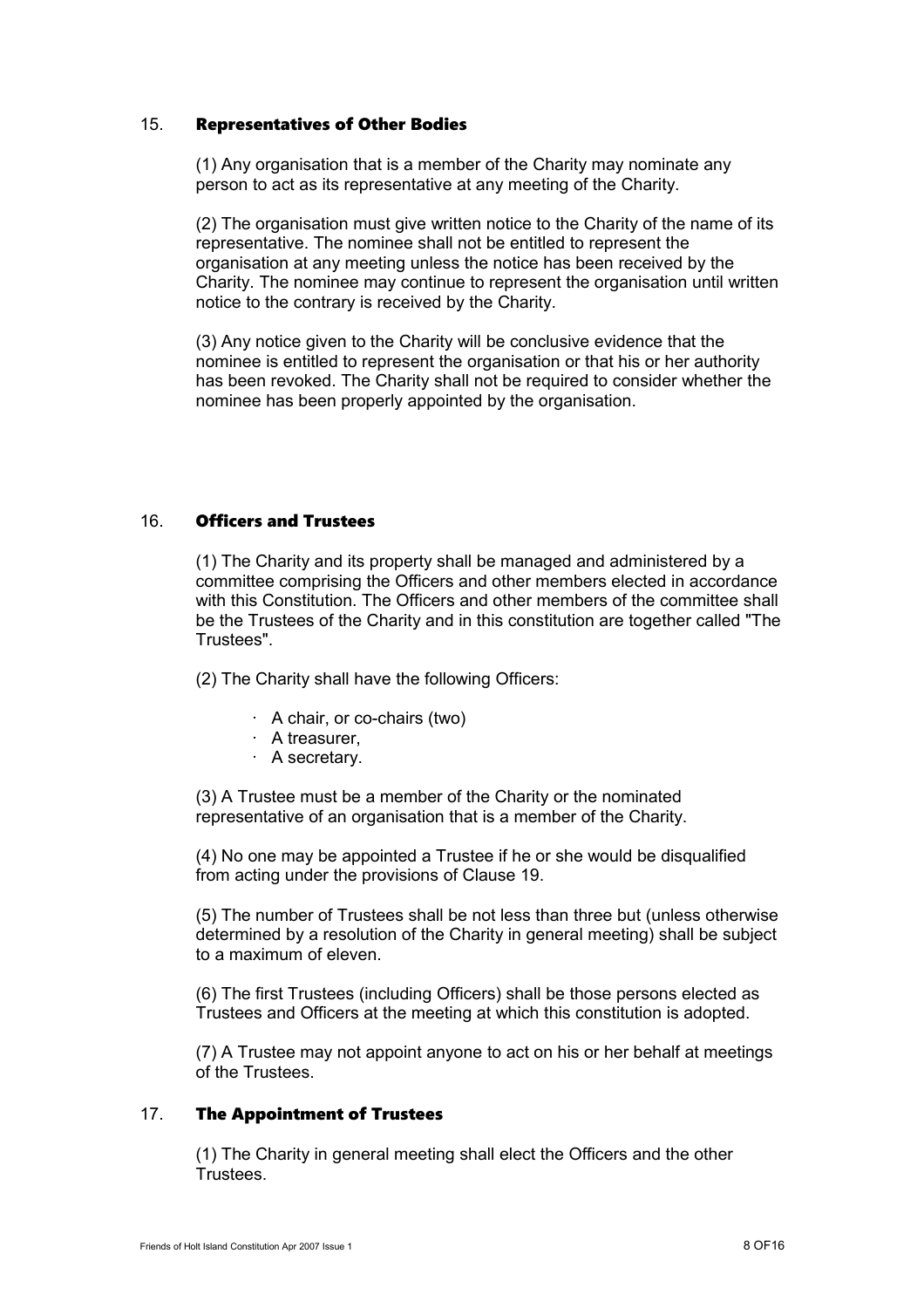(2) The Trustees may appoint any person who is willing to act as a Trustee. Subject to sub-clause 5(b) of this clause, they may also appoint Trustees to act as officers.

(3) Each of the Trustees shall retire with effect from the conclusion of the annual general meeting next after his or her appointment but shall be eligible for re-election at that annual general meeting.

(4) No-one may be elected a Trustee or an Officer at any annual general meeting unless 14 days prior to the meeting the Charity is given a notice that:

(a) is signed by a member entitled to vote at the meeting;

(b) states the member's intention to propose the appointment of a person as a Trustee or as an officer;

(c) is signed by the person who is to be proposed to show his or her willingness to be appointed.

(5) (a) The appointment of a Trustee, whether by the Charity in general meeting or by the other Trustees, must not cause the number of Trustees to exceed any number fixed in accordance with this constitution as the maximum number of Trustees.

(b) The Trustees may not appoint a person to be an Officer if a person has already been elected or appointed to that office and has not vacated the office.

(6) Notwithstanding the provisions of Clause 17, sub-clauses (1), (2), (3) and (4), and of Clause 19, the Managing Agency (Huntingdonshire District Council (HDC)) for Holt Island Nature Reserve shall have the right to appoint a representative as a Trustee under the provisions of Clause 17, sub-clause (7).

(7) (a) The representative proposed for the appointment by the Managing Agency shall be its employee directly responsible for the management of Holt Island Nature Reserve, that is the senior warden or senior ranger, or person of similar status agreed with the Trustees.

(b) Neither the Managing Agency nor the representative need be a member of the Charity;

(c) The appointment of the representative as a Trustee must not cause the number of Trustees to exceed any number fixed in accordance with this constitution as the maximum number of Trustees;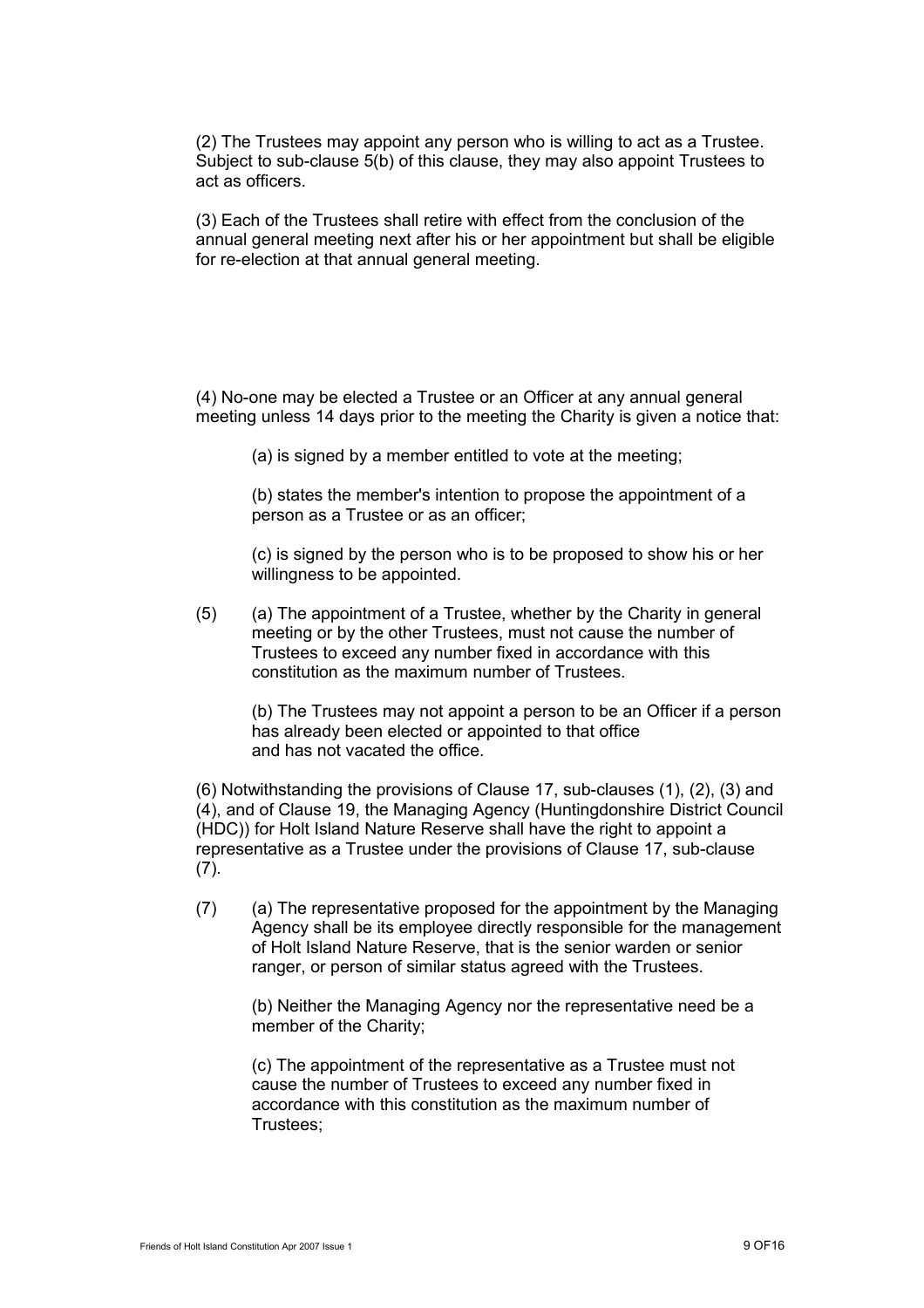(d) The representative may not be appointed a Trustee if he or she would be disqualified from acting under the provisions of Clause 19, sub-clauses (1), (3), (4) and (5);

(e) The representative Trustee may appoint a person of similar status to act on his or her behalf at meetings of the Trustees.

## 18. Powers of Trustees

(1) The Trustees must manage the business of the Charity and have the following powers in order to further the Objects (but not for any other purpose):

> (a) to work with the Managing Agency for Holt Island Nature Reserve, having due regards to the guidance set out in the Holt Island Nature Reserve Management Plan in operation at the time.

> (b) to provide a focus for, and to organise, volunteers' and supporters' involvement, together with the Managing Agency for Holt Island Nature Reserve.

> (c) to undertake, or support, conservation and related activities to safeguard and enhance the environmental integrity and viability of the reserve.

(d) to represent the Charity at meetings of the Managing Agency when issues of material significance concerning Holt Island Nature Reserve and associated sites are discussed.

(e) to raise funds. In doing so, the Trustees must not undertake any substantial permanent trading activity and must comply with any relevant statutory regulations;

(f) to buy, take on lease or in exchange, hire or otherwise acquire any property and to maintain and equip it for use;

(g) to sell, lease or otherwise dispose of all or any part of the property belonging to the Charity. In exercising this power, the Trustees must comply as appropriate with sections 36 and 37 of the Charities Act 1993;

(h) to borrow money and to charge the whole or any part of the property belonging to the Charity as security for repayment of the money borrowed. The Trustees must comply as appropriate with sections 38 and 39 of the Charities Act 1993 if they intend to mortgage land;

(i) to co-operate with other charities, voluntary bodies and statutory authorities and to exchange information and advice with them;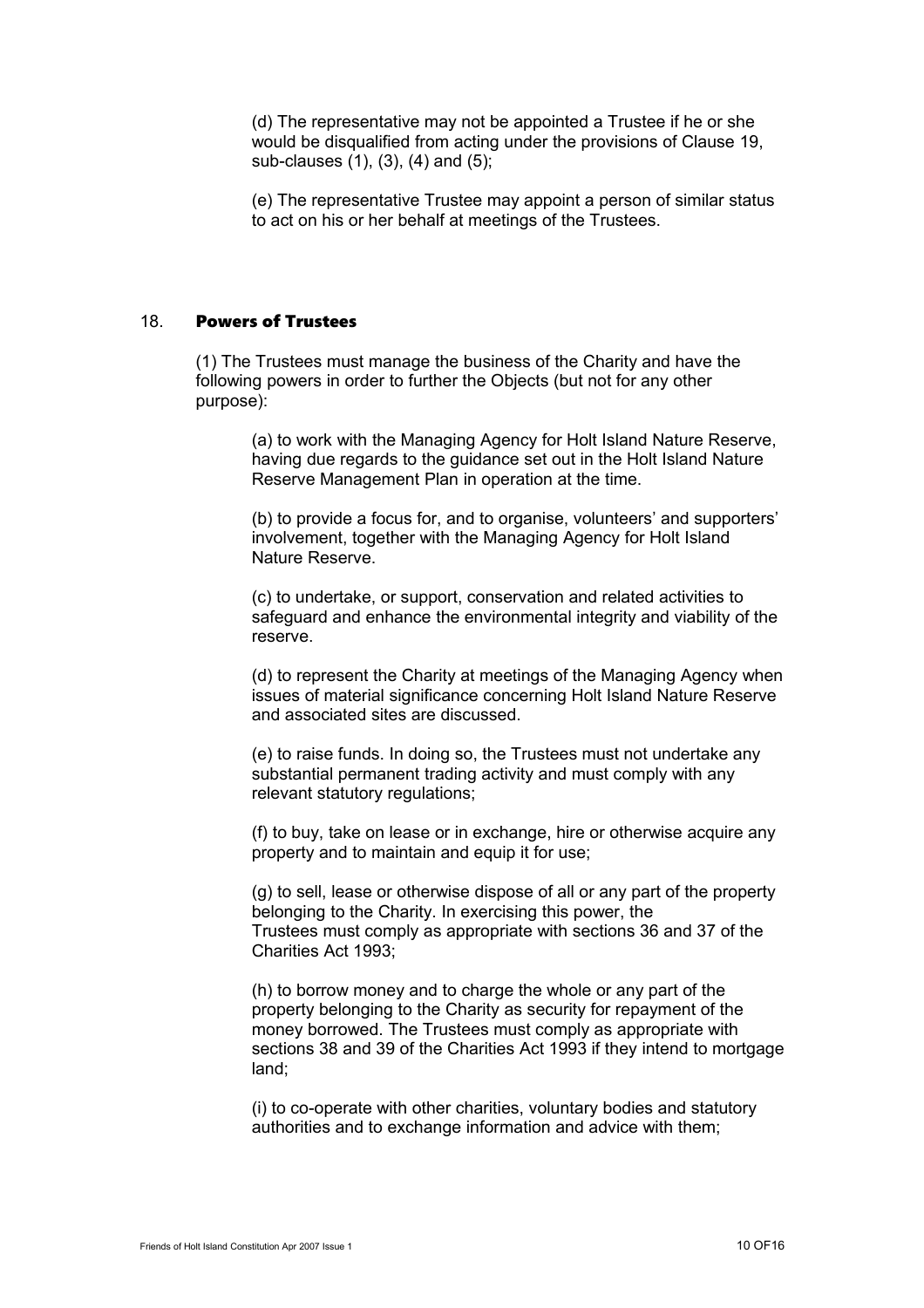(j) to establish or support any charitable trusts, associations or institutions formed for any of the charitable purposes included in the Objects;

(k) to acquire, merge with or enter into any partnership or joint venture arrangement with any other Charity formed for any of the Objects;

(l) to set aside income as a reserve against future expenditure but only in accordance with a written policy about reserves;

(m) to obtain and pay for such goods and services as are necessary for carrying out the work of the Charity;

(n) to open and operate such bank and other accounts as the Trustees consider necessary and to invest funds and to delegate the management of funds in the same manner and subject to the same conditions as the Trustees of a trust are permitted to do by the Trustee Act 2000;

(o) to do all such other lawful things as are necessary for the achievement of the Objects;

(2) No alteration of this constitution or any special resolution shall have retrospective effect to invalidate any prior act of the Trustees;

(3) Any meeting of Trustees at which a quorum is present at the time the relevant decision is made may exercise all the powers exercisable by the Trustees.

## 19. Disqualification and Removal of Trustees

(1) A Trustee shall cease to hold office if he or she:

(a) is disqualified for acting as a Trustee by virtue of section 72 of the Charities Act 1993 (or any statutory re-enactment or modification of that provision);

(b) ceases to be a member of the Charity;

(c) becomes incapable by reason of mental disorder, illness or injury of managing and administering his or her own affairs;

(d) resigns as a Trustee by notice to the Charity (but only if at least two Trustees will remain in office when the notice of resignation is to take effect); or

(e) is absent without the permission of the Trustees from all their meetings held within a period of six consecutive months and the Trustees resolve that his or her office be vacated.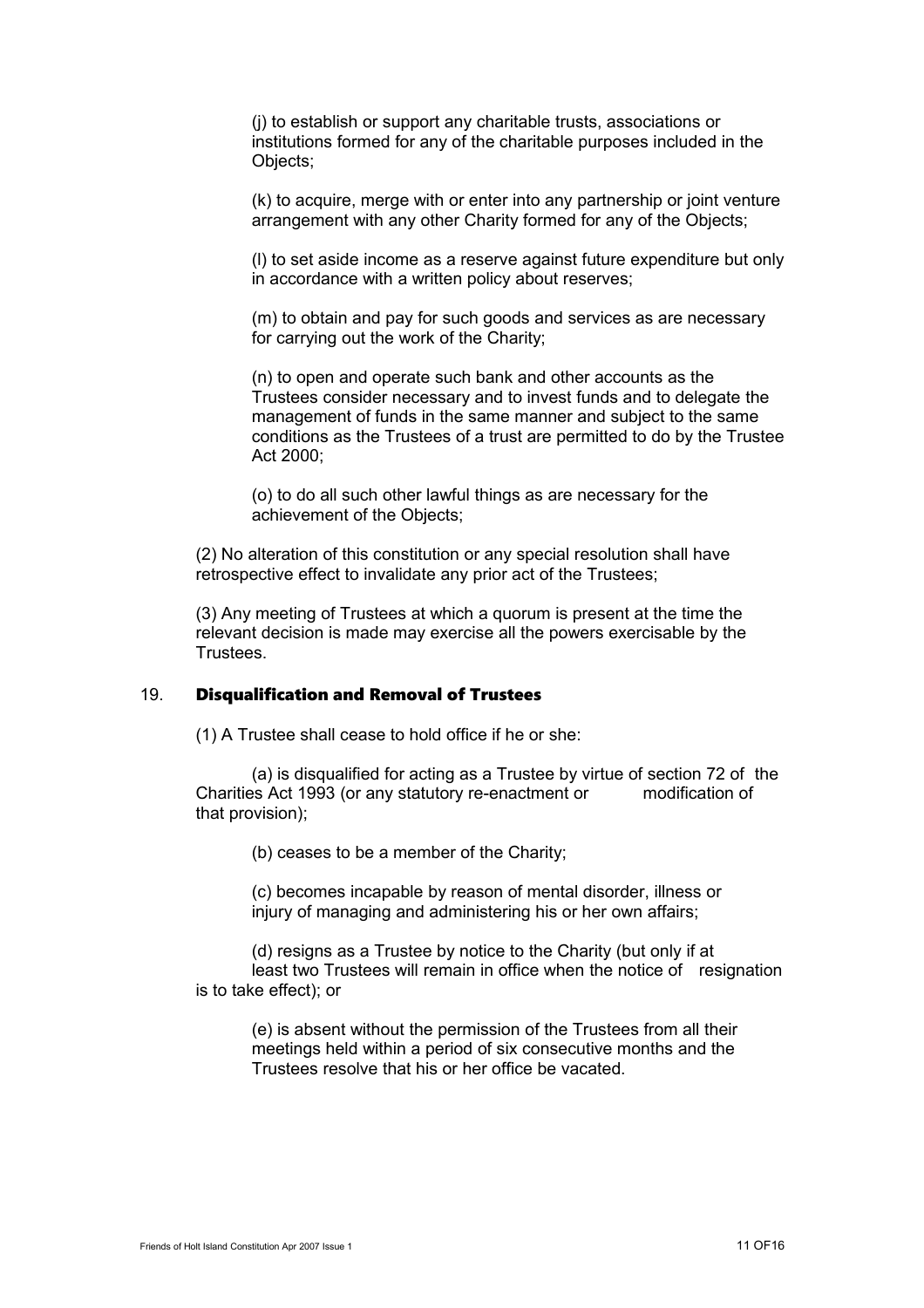## 20. Proceedings of Trustees

(1) The Trustees may regulate their proceedings as they think fit, subject to the provisions of this constitution.

(2) Any Trustee may call a meeting of the Trustees, meetings to be held at a frequency of not less than every three months.

(3) The secretary must call a meeting of the Trustees if requested to do so by a Trustee.

(4) Questions arising at a meeting must be decided by a majority of votes.

(5) In the case of an equality of votes, the person who chairs the meeting shall have a second or casting vote.

(6) No decision may be made by a meeting of the Trustees unless a quorum is present at the time the decision is purported to be made.

(7) The quorum shall be two or the number nearest to one third of the total number of Trustees, whichever is the greater or such larger number as may be decided from time to time by the Trustees.

(8) A Trustee shall not be counted in the quorum present when any decision is made about a matter upon which that Trustee is not entitled to vote.

(9) If the number of Trustees is less than the number fixed as the quorum, the continuing Trustees or Trustee may act only for the purpose of filling vacancies or of calling a general meeting.

(10) The person elected as the Chair shall chair meetings of the Trustees.

(11) If the Chair is unwilling to preside or is not present within ten minutes after the time appointed for the meeting, the Trustees present may appoint one of their number to chair that meeting.

(12) The person appointed to chair meetings of the Trustees shall have no functions or powers except those conferred by this constitution or delegated to him or her in writing by the Trustees.

(13) A resolution in writing signed by all the Trustees entitled to receive notice of a meeting of Trustees or of a committee of Trustees and to vote upon the resolution shall be as valid and effectual as if it had been passed at a meeting of the Trustees or (as the case may be) a committee of Trustees duly convened and held.

(14) The resolution in writing may comprise several documents containing the text of the resolution in like form each signed by one or more Trustees.

#### 21. Delegation

(1) The Trustees may delegate any of their powers or functions to a committee of two or more Trustees but the terms of any such delegation must be recorded in the minute book.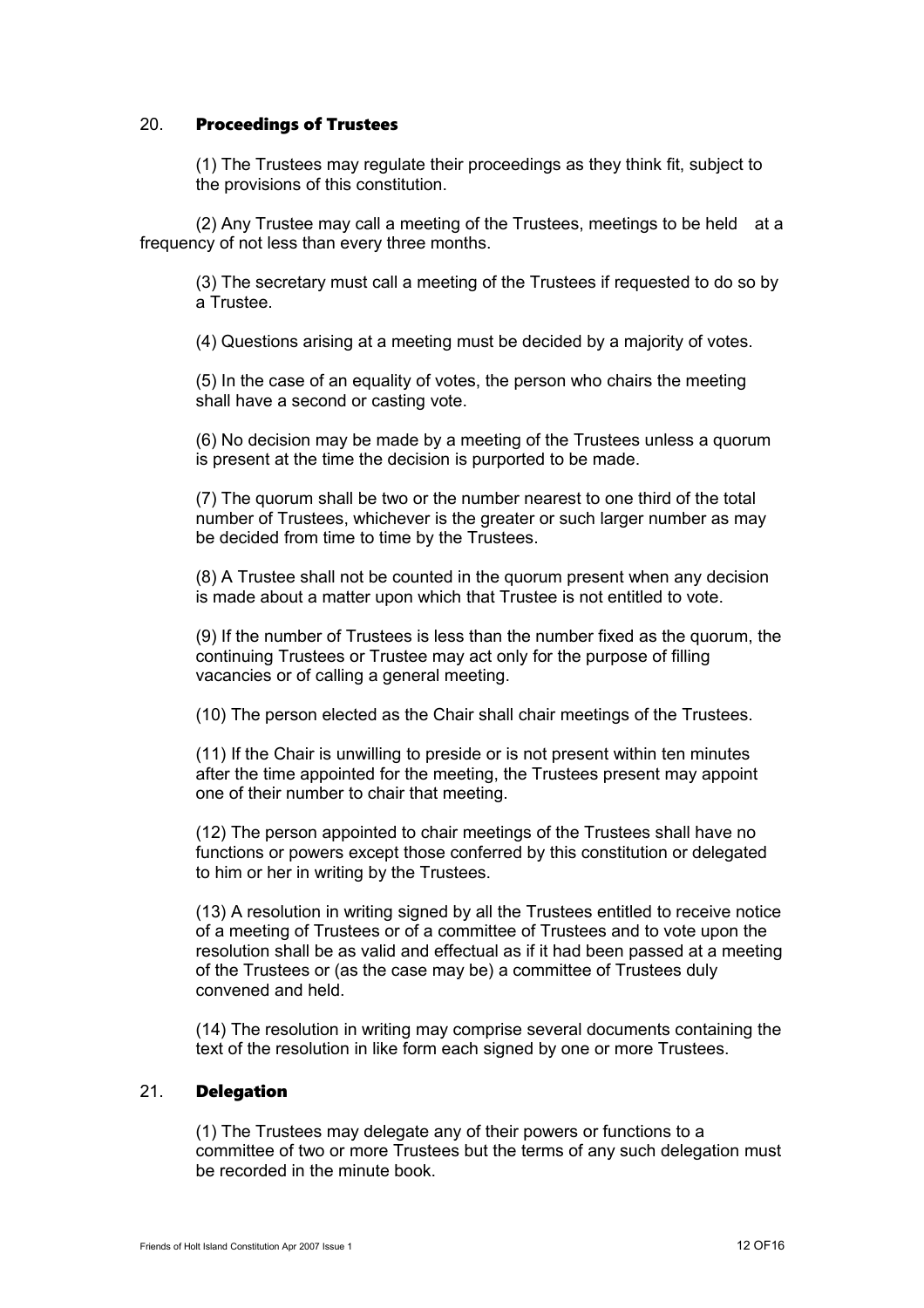(2) The Trustees may impose conditions when delegating, including the conditions that:

> (a) the relevant powers are to be exercised exclusively by the committee to whom they delegate;

(b) no expenditure may be incurred on behalf of the Charity except in accordance with a budget previously agreed with the Trustees.

(3) The Trustees may revoke or alter a delegation.

(4) All acts and proceedings of any committees must be fully and promptly reported to the Trustees.

#### 22. Irregularities in Proceedings

(1) Subject to sub-clause (2) of this clause, all acts done by a meeting of Trustees, or of a committee of Trustees, shall be valid notwithstanding the participation in any vote of a Trustee:

(a) who was disqualified from holding office;

(b) who had previously retired or who had been obliged by the constitution to vacate office;

(c) who was not entitled to vote on the matter, whether by reason of a conflict of interest or otherwise. if, without:

(d) the vote of that Trustee; and

(e) that Trustee being counted in the quorum, the decision has been made by a majority of the Trustees at a quorate meeting.

(2) Sub-clause (1) of this clause does not permit a Trustee to keep any benefit that may be conferred upon him or her by a resolution of the Trustees or of a committee of Trustees if the resolution would otherwise have been void.

(3) No resolution or act of;

- (a) the Trustees;
- (b) any committee of the Trustees;
- (c) the Charity in general meeting;

shall be invalidated by reason of the failure to give notice to any Trustee or member or by reason of any procedural defect in the meeting unless it is shown that the failure or defect has materially prejudiced a member or the beneficiaries of the Charity.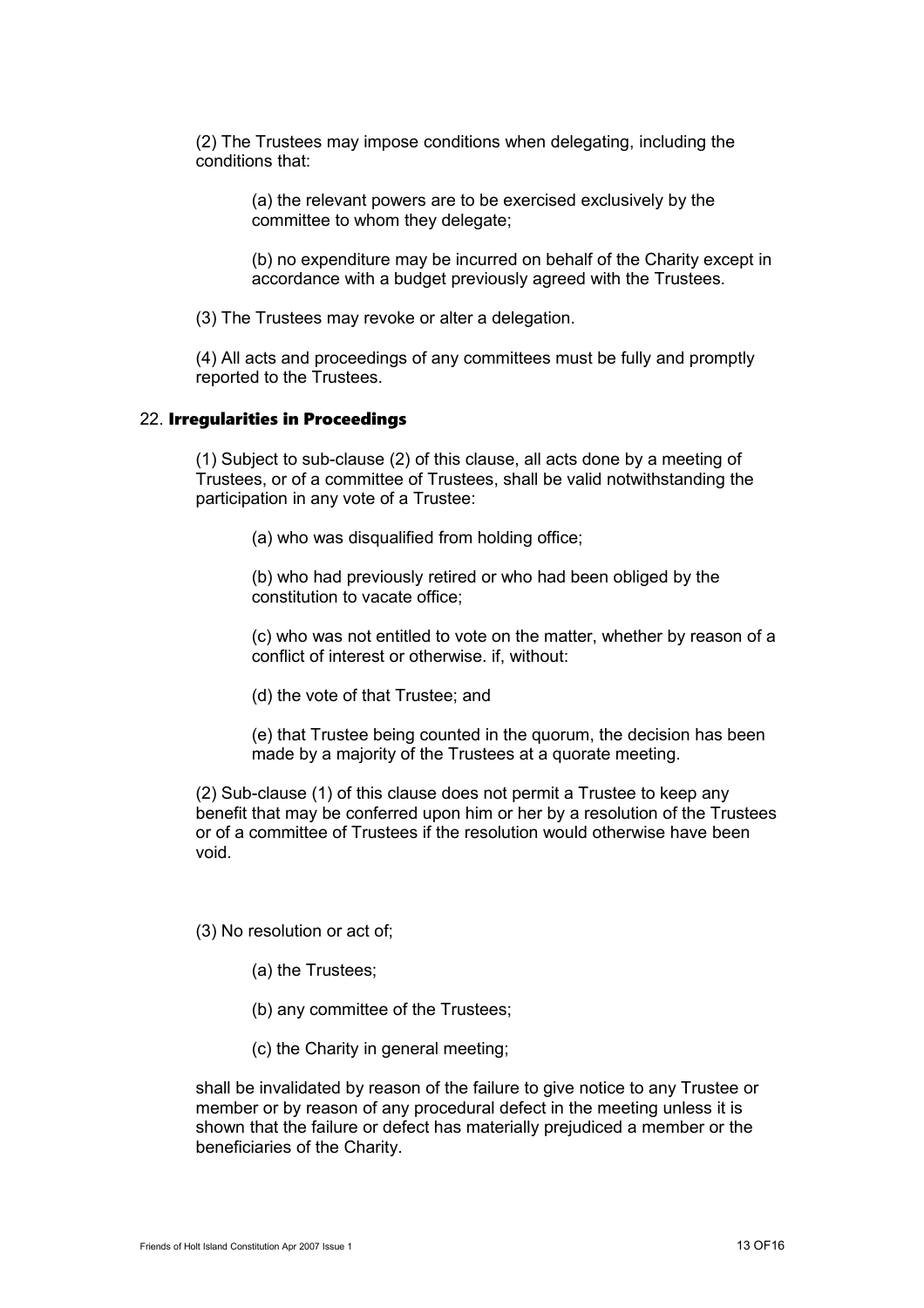## 23. Minutes

The Trustees must keep minutes of all:

- (1) appointments of Officers and Trustees made by the Trustees;
- (2) proceedings at meetings of the Charity;
- (3) meetings of the Trustees and committees of Trustees including:
	- (a) the names of the Trustees present at the meeting;
	- (b) the decisions made at the meetings; and
	- (c) where appropriate the reasons for the decisions.

#### 24. Annual Report and Return and Accounts

(1) The Trustees must comply with their obligations under the Charities Act 1993 with regard to:

- (a) the keeping of accounting records for the Charity;
- (b) the preparation of annual statements of account for the Charity;

(c) the transmission of the statements of account to the Charity;

(d) the preparation of an annual report and its transmission to the Commission;

(e) the preparation of an annual return and its transmission to the **Commission** 

(2) Accounts must be prepared in accordance with the provisions of any Statement of Recommended Practice issued by the Commission, unless the Trustees are required to prepare accounts in accordance with the provisions of such a Statement prepared by another body.

## 25. Registered particulars

The Trustees must notify the Commission promptly of any changes to the Charity's entry on the Central Register of Charities.

## 26. Property

(1) The Trustees must ensure the title to;

(a) all land held by or in trust for the Charity that is not vested in the Official Custodian of Charities; and

(b) all investments held by or on behalf of the Charity, is vested either in a corporation entitled to act as custodian Trustee or in not less that three individuals appointed by them as holding Trustees.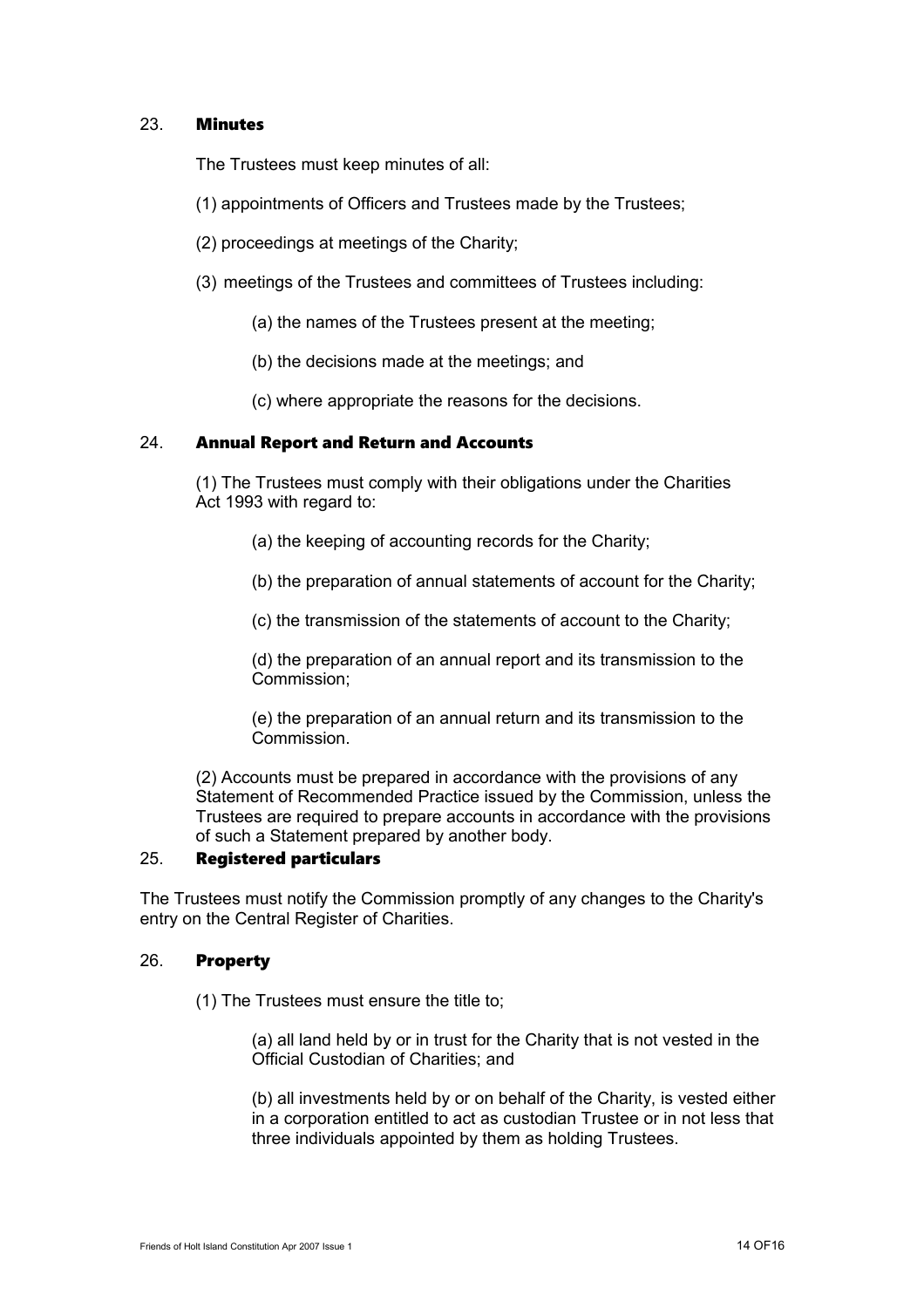(2) The terms of the appointment of any holding Trustees must provide that they may act only in accordance with lawful directions of the Trustees and that if they do so they will not be liable for the acts and defaults of the Trustees or of the members of the Charity.

(3) The Trustees may remove the holding Trustees at any time.

#### 27. Repair and insurance

The Trustees must keep in repair and insure to their full value against fire and other usual risks all the buildings of the Charity (except those buildings that are required to be kept in repair and insured by a tenant). They must also insure suitably in respect of public liability and employer's liability.

#### 28. Notices

(1) Any notice required by this constitution to be given to or by any person must be:

- (a) in writing; or
- (b) given using electronic communications.
- (2) The Charity may give any notice to a member either:
	- (a) personally; or

(b) by sending it by post in a prepaid envelope addressed to the member at his or her address; or

(c) by leaving it at the address of the member; or

(d) by giving it using electronic communications to the member's address.

(3) A member who does not register an address with the Charity or who registers only a postal address that is not within the United Kingdom shall not be entitled to receive any notice from the Charity.

(4) A member present in person at any meeting of the Charity shall be deemed to have received notice of the meeting and of the purposes for which it was called.

(5) (a) Proof that an envelope containing a notice was properly addressed, prepaid and posted shall be conclusive evidence that the notice was given.

(b) Proof that a notice contained in an electronic communication was sent in accordance with guidance issued by the Institute of Chartered Secretaries and Administrators shall be conclusive evidence that the notice was given.